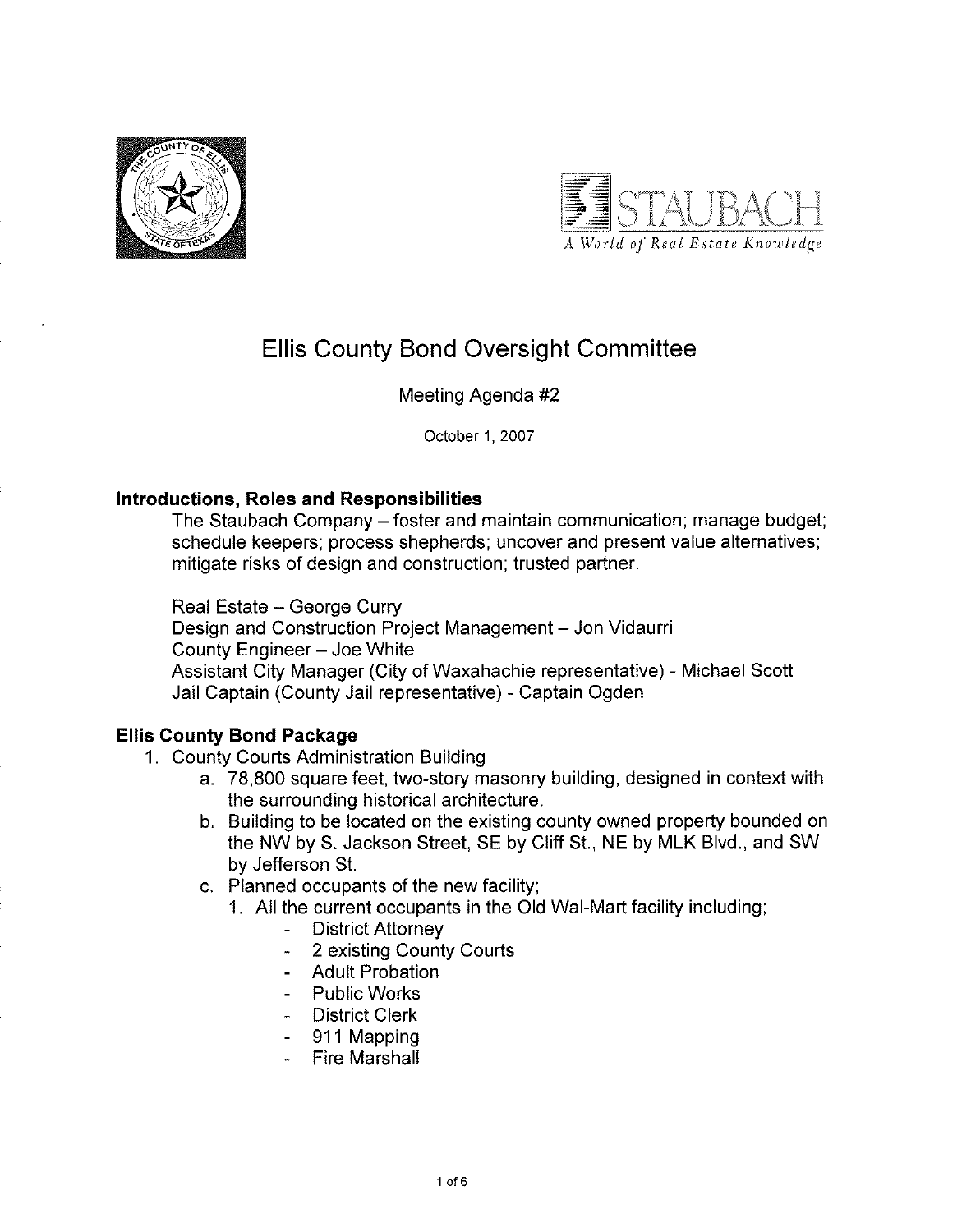- 2. selected offices currently located in the historical courthouse\*;
	- Auditor
	- Purchasing
	- Treasurer  $\mathbf{r}$
	- Communications  $\mathbb{R}^{\mathbb{Z}}$
	- Veterans Services
	- Indigent Health Care
	- **MIS**  $\omega_{\rm{max}}$
	- Human resources

#### \*select low traffic offices will remain in the courthouse

- 3. the following offices currently located at 114 S. Rogers;
	- Tax Office
	- Homeland Security
	- County Engineer
- 4. the following offices currently located at 117 W. Franklin; - County Clerk
- 5. the following offices currently located at 111 W. Franklin;
	- Juvenile Probation
- 6. the following offices currently located at 217 S. Rogers; - Elections Office
- 7. Future Courts
	- Space for 6 court rooms
- 2. County Jail Addition (separate building)
	- a. 92,000 square feet, 2-3 story, 273 bed minimum, county jail facility.
	- b. Facility was originally intended to be located next to the new administration/courts building. The county is looking at the feasibility of locating the jail addition next to the existing jail on property currently owned by the county.
- 3. City of Waxahachie Parking Garage (not included in the bond package)
	- a. 138,000 square feet, 3-4 story, 424 car parking garage.
	- b. Garage is to be located next to the new County Courts/Administration building and along S. Jackson Street.
	- c. Entire cost of the parking garage is to be paid by the City of Waxahachie.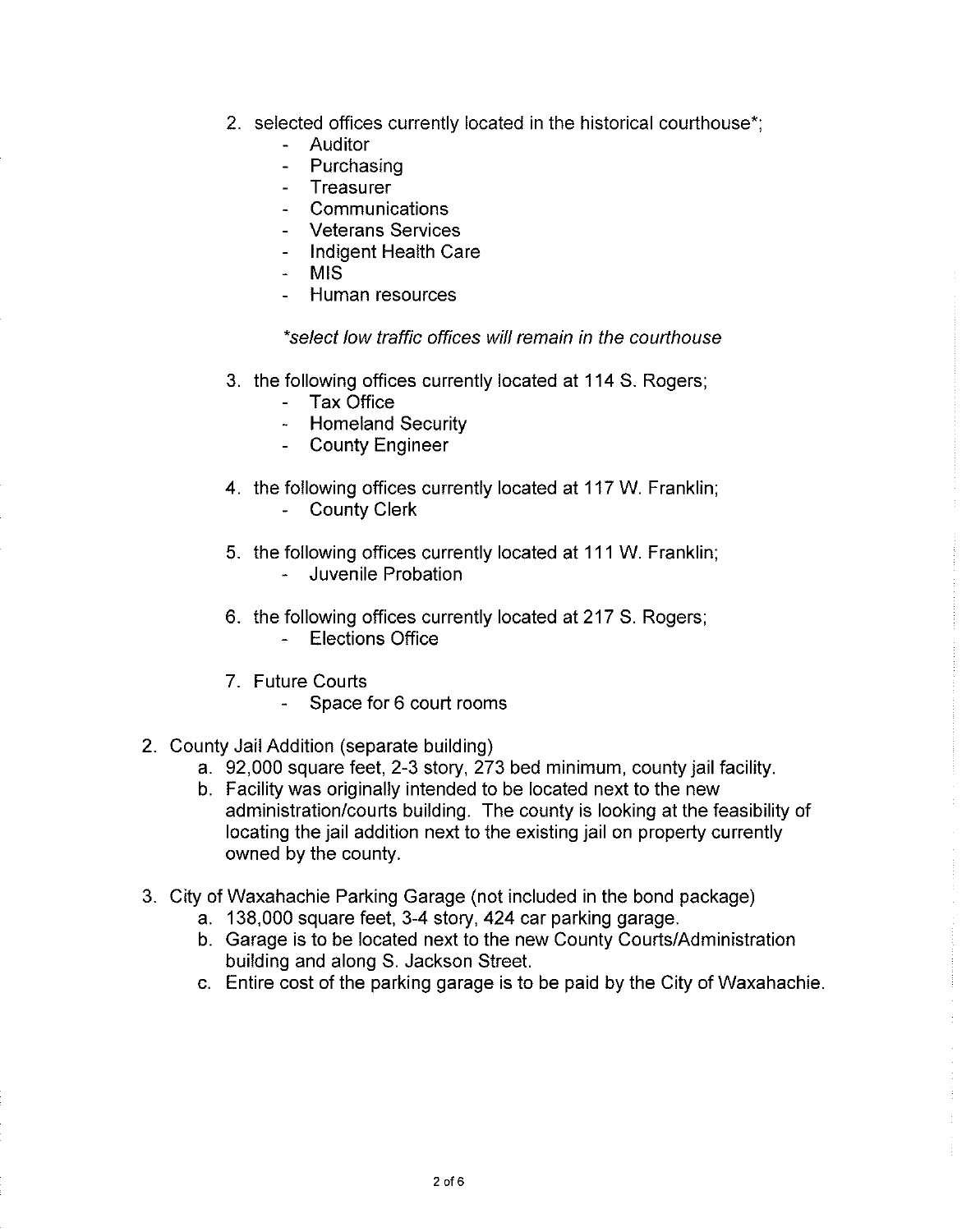### **Budget**

- 1. County Courts Administration Building a. Total Bond Budget of \$26,145,409.00
- 2. County Jail Addition (separate building) a. Total Bond Budget of \$27,726,096.00
- 3. Total Bond Budget \$53,871,505.00
	- a. The following scope is included in the above bond cost;
		- 1. Professional Services Fees for; Architect, MEP Engineer, Structural Engineer, Civil Engineer, Landscape Architect, Surveying, Technology Consultant, State TDLR review, bond management fee, building permits and fees. Geotechnical testing, Material Testing and Inspections, HVAC test and balancing.
		- 2. Technology Systems such as: Phone System and Network Equipment/Hardware/Software, Voice and Data Cabling, Security System and Access Control System.
		- 3. Furniture, Fixtures and Equipment
		- 4. Move Cost; for the relocation of the existing furniture and equipment from the multiple locations of county offices into one new consolidated facility.
		- 5. Real Estate Acquisition Cost
		- 6. Construction Hard Cost the cost a construction manager will charge for the construction of a new facility including sub-contractor hard cost, general conditions, profit and overhead.

#### **Schedule**

See attached Schedule.

#### **Accomplished to date**

- 1. Met with City of Waxahachie;
	- a. established roles, responsibilities and expectations
	- b. reviewed schedule, budget and task list
	- c. established project coordinator
	- d. established regular meeting schedule
	- e. drafted City-County Project Inter-local Agreement
- 2. Established Bond Oversight Committee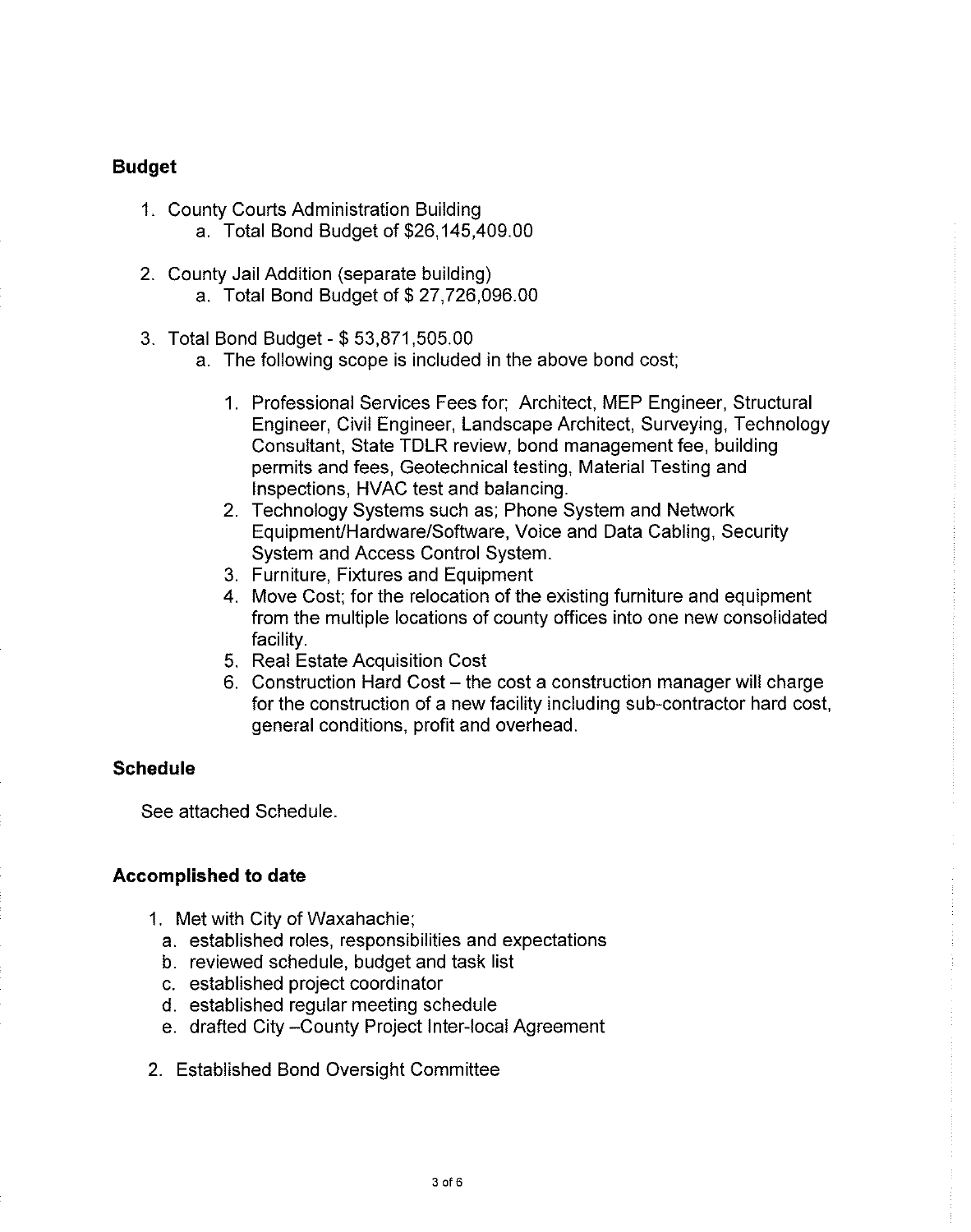- 3. Met with Sherriff and Staff:
	- a. established roles, responsibilities and expectations
	- b. reviewed schedule, budget and task list
	- c. established project coordinator
	- d. established regular meeting schedule
- 4. Kick off real estate acquisition process.
- 5. Met with county financial advisor and provided cash flow analysis.
- 6. Established Architect/Engineer selection committee (include rep from City of Waxahachie and Sherriff's office).
- 7. Selection committee selected, interviewed, and ranked the #1 A & E firm as a result of the A & E Request For Qualifications process and the state required process for selection of professional services.
- 8. Commissioner's Court approved the county to enter into contract negotiations with the #1 ranked A & E firm (HDR Architects) as required by the State of Texas.
- 9. Issued Construction Manager-at-Risk RFQ on 9-10-07. Received Construction Manager-at-Risk RFQ responses at 2:00 pm this afternoon.
- 10. Conducted several information gathering meetings with various IT vendors and consultant. Ellis County IT was an integral part of all of the IT meetings, progress, decisions, and development of the Request for Qualifications.
- 11. Issued Technology Consultant RFQ today, 10/1/07. RFQ responses due October 22, 2007.
- 12. Negotiated A & E fee with HDR architects. Completed negotiations of fee for Architectural Design, Structural Engineering, Mechanical Engineering, Electrical Engineering, Plumbing Engineering, Civil Engineering, Landscape Architectural design, Food Service design and Security System design for all areas that will house prisoners. Agreed on fee is within the bond budget.
- 13. Began initial interviews and introductions of A & E team to the County and to the Sherriff's staff. Design team conducted two sets of interviews and walk-thru of the existing jail and court's facilities.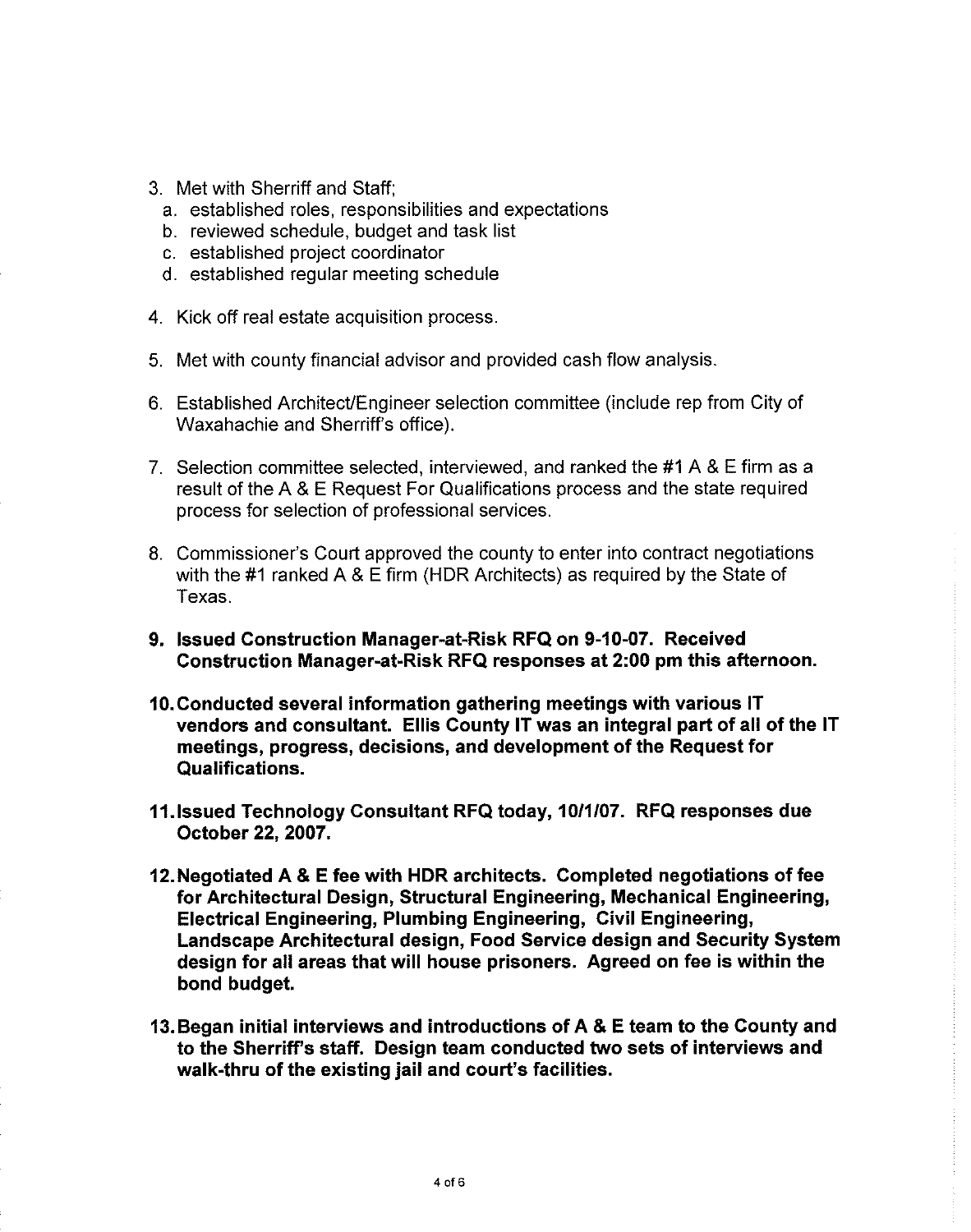- 14. The Staubach Company(TSC) has completed their initial review of the A & E contract and has forwarded the contract along with TSC's recommended modifications to the County (and City for their portion) for their review and recommended modifications. While the details of the contract are worked out between the county and architect's attorney, a Letter of Intent (LOI) has been issued to the A & E firm to begin the design programming phase. This LOI will go before the Commissioner's Court for approval so we can proceed with the design process while the fine points of the contract are worked out. In the unlikely event that the county and the A & E firm cannot come to an agreement over the details of the contract (not the fee). The county will pay for the programming portion of the design and take this information and provide it to the number two ranked firm and start over with that firm. The information obtained from the original firm will still be good, valid, useful, design information that the second firm would use.
- 15. Met with Hydrology Consultant, Civil Engineer, County representatives and representatives from the City of Waxahachie. The purpose of this meeting was for the hydrology consultant to put together a proposal to study the flood plain on the county property on the south side of the existing Jail/Sally Port. The City of Waxahachie and Ellis County will share cost on a portion of the hydrology study since the city needs some of the same information.
- 16. Communication, debriefing, and meeting with the top ranked "nonselected" A & E firms in progress.

#### **Next Steps**

- 1. Preparing Geotechnical Testing RFP.
- 2. Preparing Material Testing/Inspection Services RFP.
- 3. Begin Architectural Programming for the Administration/Courts building and Jail Addition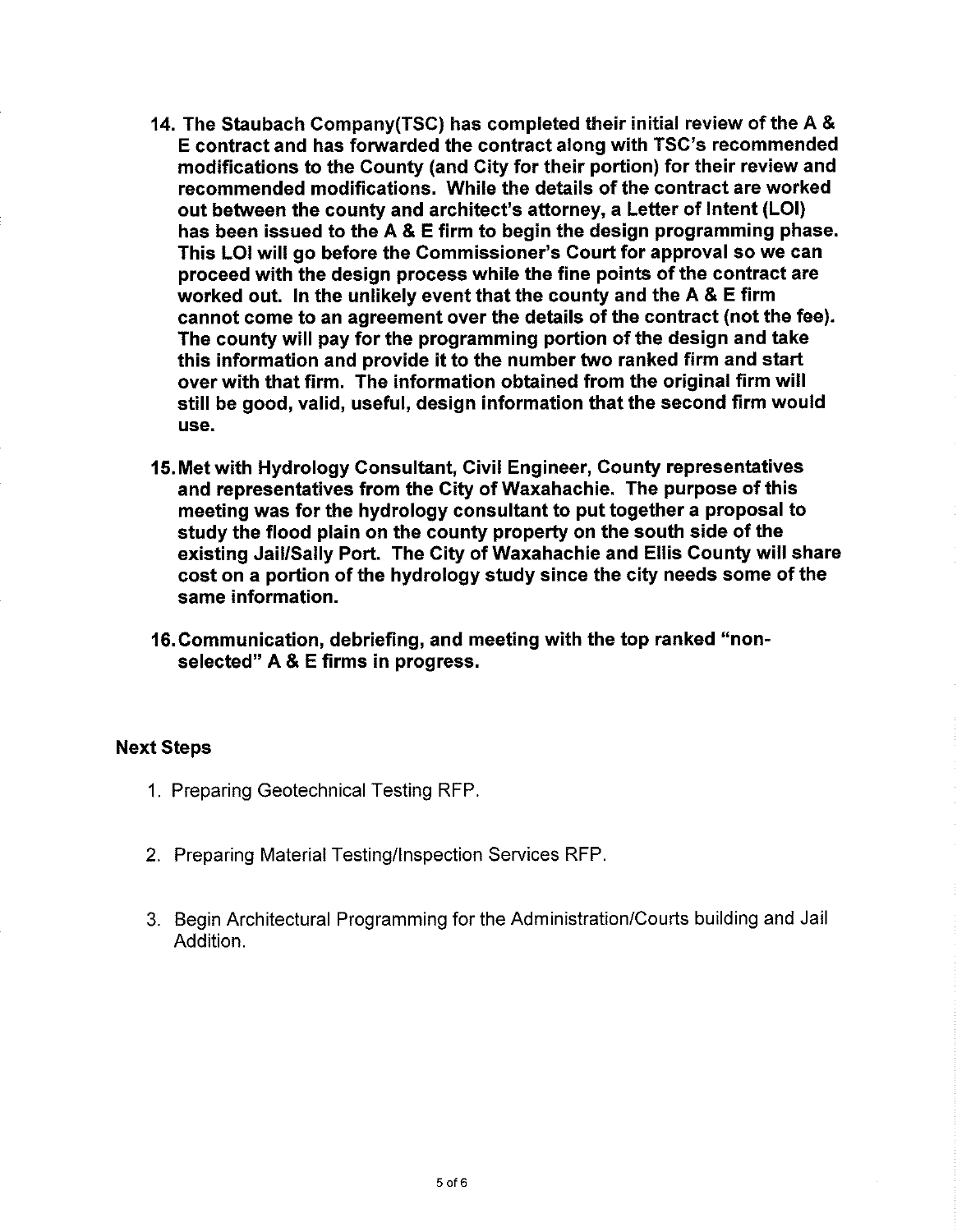4. Select Construction Manager-at-Risk

| Evaluate RFQ's/score and rank short list<br><b>Notify Short List Candidates</b><br>Oral Interviews by Selection Committee<br>Score/Rank and Select #1 candidate<br>Notify #1 Ranked Firm of Selection<br>Negotiate Fees with #1 ranked CM<br>Issue Letter of Intent to selected CM                          | $10/1 - 10/5$<br>10/5<br>10/11<br>10/11<br>10/12<br>$10/23 - 10/25$<br>10/25       |
|-------------------------------------------------------------------------------------------------------------------------------------------------------------------------------------------------------------------------------------------------------------------------------------------------------------|------------------------------------------------------------------------------------|
| 5. Select Technology Consultant                                                                                                                                                                                                                                                                             |                                                                                    |
| RFQ responses due<br>Evaluate RFQ's/score and rank short list<br><b>Notify Short List Candidates</b><br>Oral Interviews by Selection Committee<br>Score/Rank and Select #1 candidate<br>Notify #1 Ranked Firm of Selection<br>Negotiate Fees with #1 ranked Firm<br>Issue Letter of Intent to selected Firm | 10/22<br>$10/22 - 10/25$<br>10/26<br>11/2<br>11/2<br>11/2<br>$11/5 - 11/7$<br>11/7 |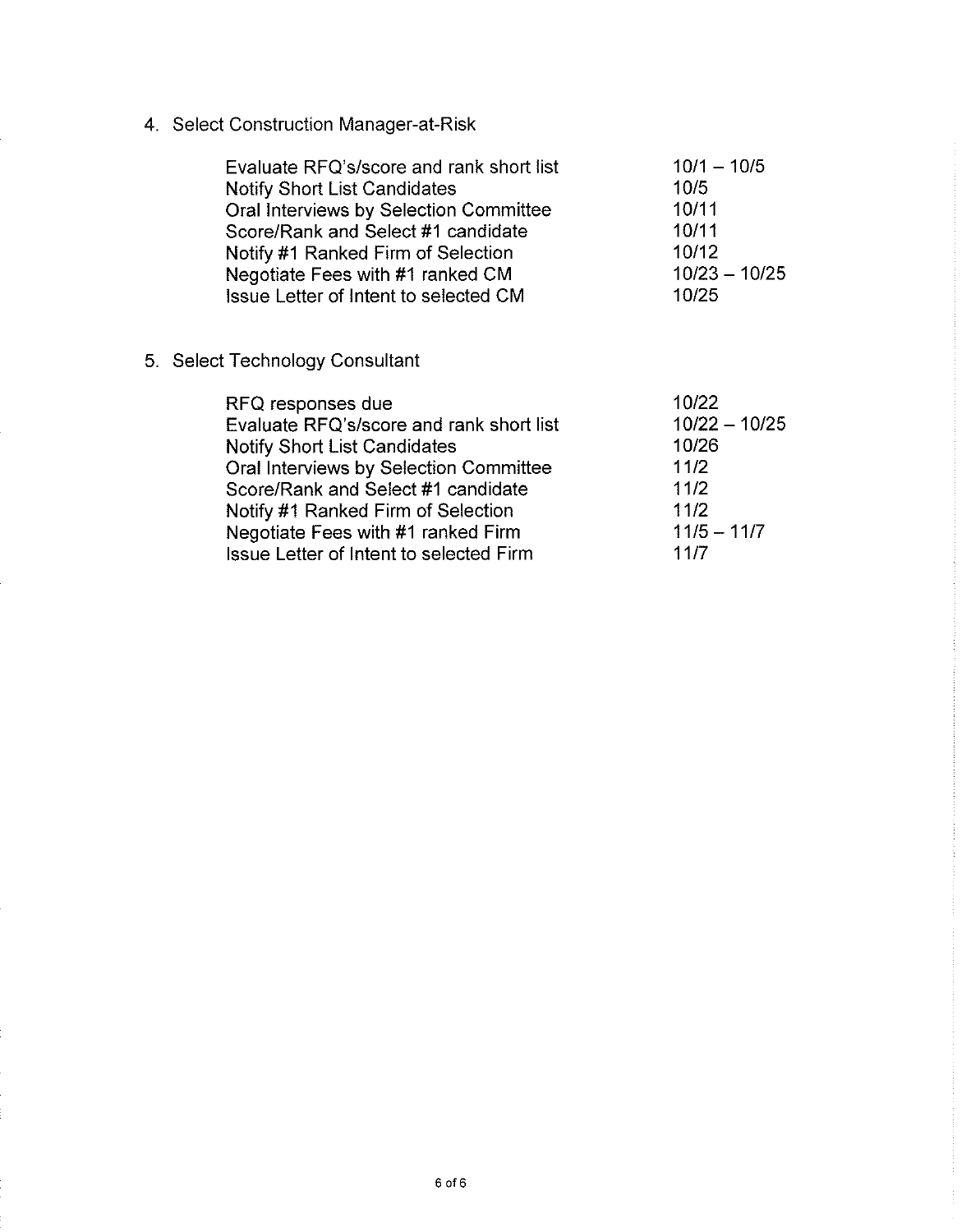#### FOR IMMEDIATE RELEASE October 1, 2007

| Prepared by: | <b>Ellis County Communications</b>                          |
|--------------|-------------------------------------------------------------|
|              | 101 W. Main Street                                          |
|              | Waxahachie, TX 75165                                        |
| Contact:     | Diana Buckley, 972-825-5087<br>Diana.Buckley@co.ellis.tx.us |

Citizens' Bond Oversight Committee holds second meeting

The Ellis County Citizens' Bond Oversight Committee held its second quarterly meeting on Monday, October 1. In attendance were Committee Chair Roy Orr, Co-Chair Larry Burns, 1<sup>st</sup> Vice Chair John Tabor, Secretary Cheree' Barrett, and members Cathy Altman, Bill Lewis, John Knight, Doug Young, Ken Chambers, and Charlie Morton.

 The Committee heard reports from Jon Vidaurri of the Staubach Company and County Engineer Joe White regarding progress on the County's bond project, approved by voters in May.

 "We have negotiated a fee with HDR Architects that is within the budget," said Vidaurri. "We are still in negotiations with them on the fine print in the contract, and I don't want to print the budget until they have signed on the dotted line."

 Vidaurri said Staubach is recommending that the County go ahead and engage HDR to start what he called "design programming" services in preparation for the actual design work, at a fee not to exceed \$100,000.

 "That is work we have to pay somebody for anyway," Vidaurri said. "If for some reason we cannot agree on the contract fine points, we can give that information to the number two firm and go on from there. We just don't want to be doing nothing while we are negotiating."

 A request for qualifications for the Construction Manager-at-Risk was sent out on September 10, with responses opened on Monday, October 1, at 2 p.m. From there, the same process will be followed as was used in selecting the architectural firm, with a short list developed by October 5, and oral interviews by the selection committee on October 11.

 A request for qualifications for Technology Consultant services was issued on Monday, October 1, with a deadline for responses set for October 22. The Technology Consultant short list should be developed by October 25, and interviews are set for November 2.

 "This is a good, concise report," said Orr. "I hope you will continue this – it is a good service to the people of Ellis County."

 The Committee set its next meeting for Monday, January 7, 2008 at 6:30 p.m. in the second floor courtroom of the historic Courthouse.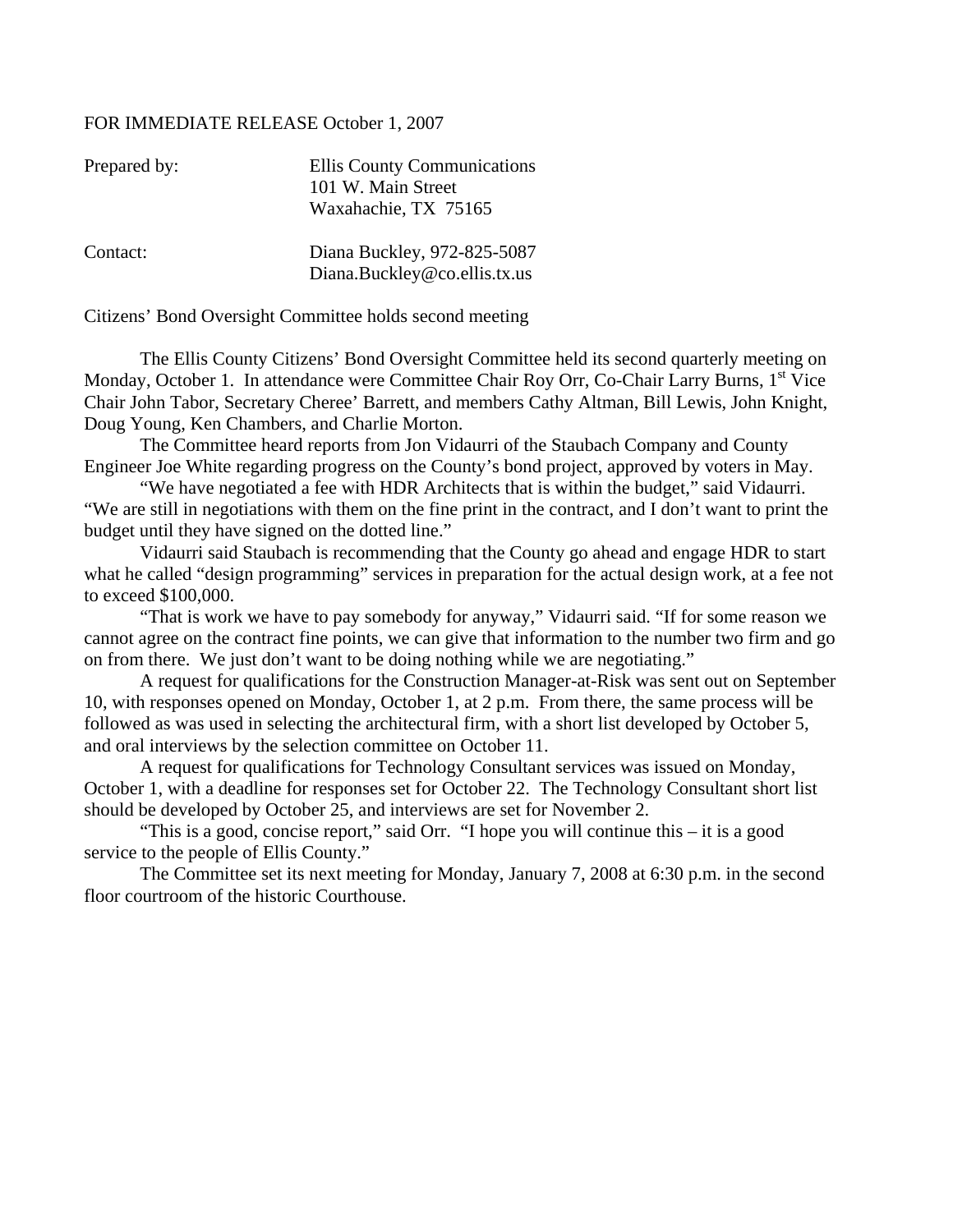## **Agenda & Meeting Minutes**

| <b>Meeting Date:</b> | <b>October 1, 2007</b>                       |  | Meeting No: $ 2 $ |  |
|----------------------|----------------------------------------------|--|-------------------|--|
| <b>Project Name:</b> | <b>Ellis County Bond Oversight Committee</b> |  |                   |  |
| <b>Project No:</b>   | <b>Current Bldg/Fl:</b>                      |  | New Bldg/FI:      |  |

|            | <b>Name</b>         | <b>Appointed by:</b> | <b>Present</b>     | <b>Name</b>            | Appointed by: | Prese<br>nt |
|------------|---------------------|----------------------|--------------------|------------------------|---------------|-------------|
|            | <b>Cathy Altman</b> | Judge                | Υ                  | <b>Cheree' Barrett</b> | Comm. 1       | Y           |
|            | <b>Jimmy Boon</b>   | Comm. 2              | N                  | <b>Larry Burns</b>     | Comm. 2       | Y           |
|            | <b>Ken Chambers</b> | Comm. 3              | Y                  | <b>Scott Jackson</b>   | Comm. 3       | N           |
|            | John Knight         | Comm. 4              | Y                  | <b>Bill Lewis</b>      | Comm. 2       | Y           |
|            | <b>James Moon</b>   | Comm. 4              | N                  | <b>Charlie Morton</b>  | Comm. 4       | Y           |
|            | <b>Roy Orr</b>      | Y<br>Judge           | <b>Tommy Rossa</b> | Comm. 3                | N             |             |
|            | <b>John Tabor</b>   | Judge                | Υ                  | John Wyckoff           | Comm. 1       | N           |
| Attendees: | <b>Doug Young</b>   | Comm. 1              | Y                  |                        |               |             |
|            |                     |                      |                    |                        |               |             |
|            |                     |                      |                    |                        |               |             |
|            |                     |                      |                    |                        |               |             |
|            |                     |                      |                    |                        |               |             |
|            |                     |                      |                    |                        |               |             |
|            |                     |                      |                    |                        |               |             |
|            |                     |                      |                    |                        |               |             |
|            |                     |                      |                    |                        |               |             |

|     | <b>Diana Buckley</b>                | <b>County Employee</b> |  | <b>Ann Montgomery</b> | <b>County Employee</b> | N |
|-----|-------------------------------------|------------------------|--|-----------------------|------------------------|---|
|     | <b>Joe White</b>                    | <b>County Employee</b> |  | <b>Jon Vidaurri</b>   | <b>Staubach</b>        |   |
|     | W. Lee Auvenshire   County Employee |                        |  |                       |                        |   |
| CC: |                                     |                        |  |                       |                        |   |
|     |                                     |                        |  |                       |                        |   |
|     |                                     |                        |  |                       |                        |   |
|     |                                     |                        |  |                       |                        |   |

| <b>Next Meeting:</b> | January 7, 2008                                     |                           | <b>Prepared By:   Cheree' Barrett</b> |
|----------------------|-----------------------------------------------------|---------------------------|---------------------------------------|
|                      | Date/time/place: 6:30 2 <sup>nd</sup> FI Courthouse | Date Distributed: 10/5/07 |                                       |

#### **Agenda Items**

- Introductions, Roles and Responsibilities
- Ellis County Bond Package
- **Budget**
- **Schedule**
- Accomplished to date
- Next Steps

#### **Key Meeting Notes & Decisions**

Everyone again introduced themselves and roll was taken. Attendance is noted above.

Jon Vidaurri explained that the agenda items were left from last meeting so we could see again what was projected to be done and compare with the time line, again distributed, for items completed and progress on projections from August meeting.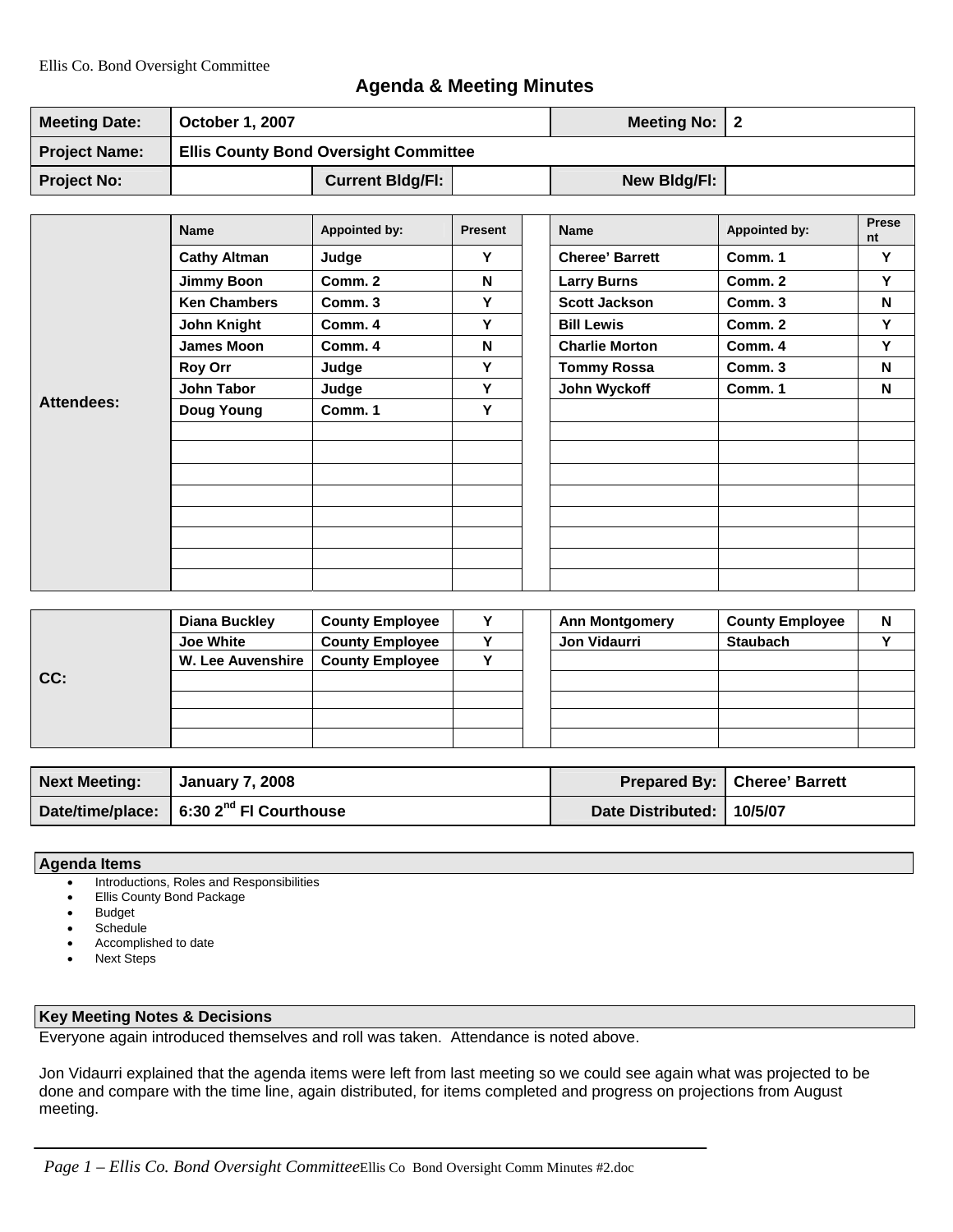Any misrepresentations or incorrect statements or action items must be brought to the immediate attention of the individual preparing these notes listed above.)

HDR has been chosen as architect for jail project however negotiations are still on-going. Jon plans to submit this at the next meeting once papers are signed. HDR has a very good reputation. Joe White contacted several other counties and organizations who were in charge of construction. 4 or 5 he spoke to extensively and had good reports. Roy asked that Jon cover this same information on the jail with those who file to run for sheriff after 1/1/08.

Item 11 Technology RFQ was sent out 10/1/07 and responses are expected by 10/22/07. Selection should be complete by 11/2/07 and the announcement made.

Several responses were received as of 9/12/07 on Construction RFQ. They are working with 8 and will decide by 10/5/07 who the top 3 are.

Item 9 Construction Manager-at-Risk RFQ'S were issued 9/10/07 and were to be responded to on October 1, 2007. Duties will be to help prepare bids, see what the bids are. Through this process any savings on project there might be would come to the County instead of the contractor. They are bonded up to \$25,000 or more. If an agreement can't be reached – there will be a negotiation on general conditions re: superintendent, safety, etc. When the design is done the GMP can be adjusted. With CM the company is ranked before the fee is known. Also the time frame is taken into consideration. Roy asked Jon who sets the fee for timeframes not met. This is included in a contract. Also included is a schedule for weather days based on NOAH. Claims for missed days of work are made within 24 hrs. If they go beyond the days stipulated the work around will be requested so the project can stay on track.

On agenda page 3 and 4 #'s 1-8 were left from last meeting. #9-16 is things accomplished since the last meeting to 10/1/07. Master plan is to use the IT that can be expanded and equipment added.

Question was asked regarding future jail expansion. Hydro modeling costs \$150,000. It is believed FEMA has maps & time to get this information. Next couple of months a plan will be in place. A small portion is in the flood plain but that is being reviewed since the survey was done a while ago. (Item#15) City of Waxahachie needs this same information so the cost will be shared.

Item 10 Several information gathering meetings have been held with various IT vendors. The County's IT was included in the meeting, decisions and Request for Qualifications.

Item 13 is already in progress which is the initial interviews and introductions of Architect & Engineering Team to the County and the Sheriff's staff. Walk-through and 2 sets of interviews of the existing jail and court facilities have already occurred. The sheriff was impressed. There were 15 technical people on the second set of interviews. The jail staff seems happy with what they saw and heard.

Item 14 The Staubach Company has completed their initial review of the Architect and Engineering contract and has forwarded the contract along with Staubach's recommended modifications to the County (and the city for their portion). Item 12 HDR fee and scope have been negotiated for architectural, structural, mechanical, electrical, plumbing and civil engineering, landscape architectural, food service and security system design for portion that will house prisoners. There was a recommendation that this be included on the letter of intent. The decision was made to allow HDR to go ahead and begin the design programming and the fee for this service will not exceed \$100,000 as well as a Letter of Intent being issued. Even if something at the last minute prevents the contract from being signed, the work will not be lost and will be given to the county for the \$100,000 paid. The Letter of Intent is going before Commissioner's Court for approval. If not approved we will provide this information to the #2 ranked firm and start with them using previously prepared information. Architect will also be named and tied to the contract with the % of time assigned.

Item 16 Communication, debriefing and meeting with top ranked non-selected Architect and engineering firms in progress.

Meeting adjourned at 7:20 pm/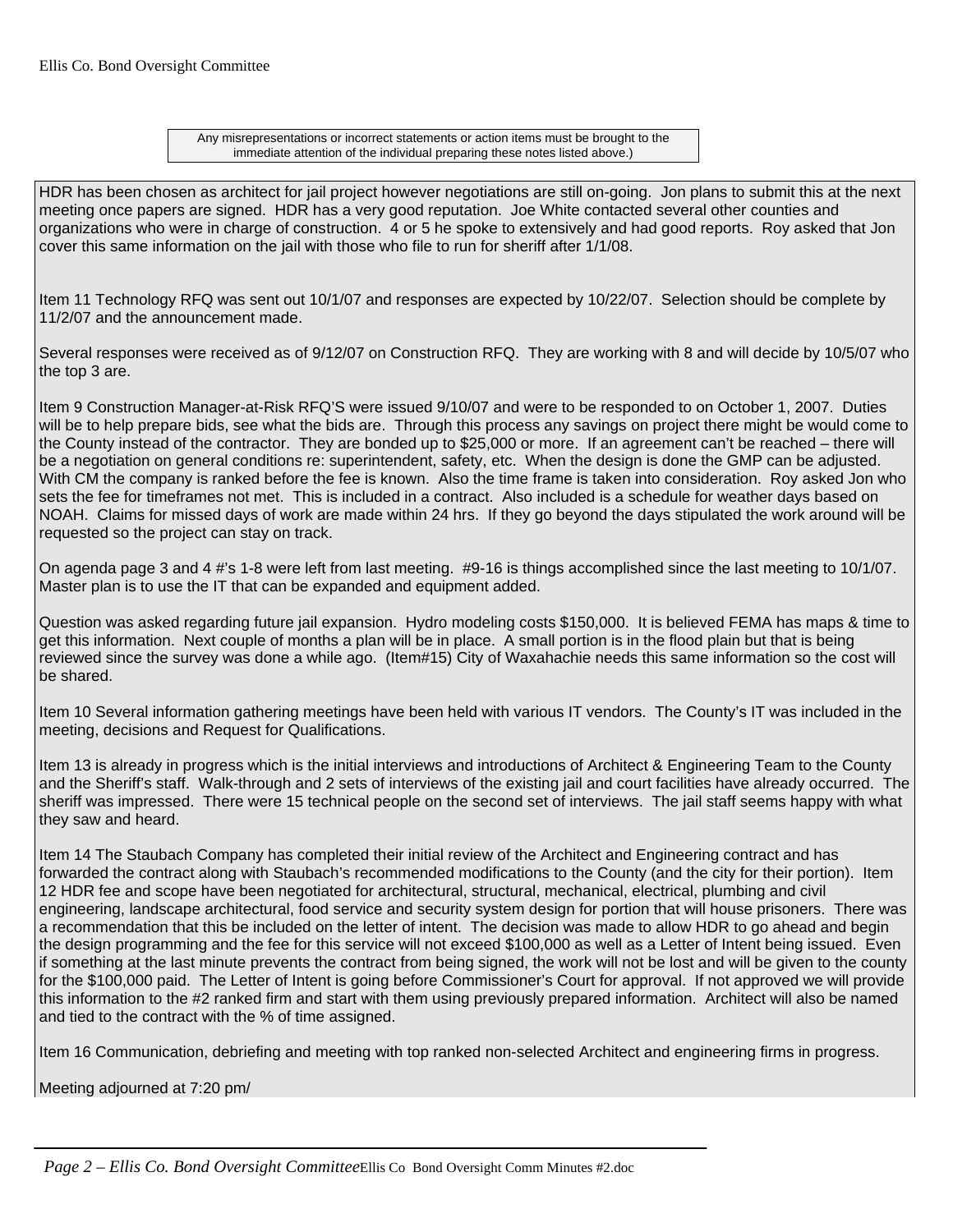| Item<br>$\pmb{\#}$ | Item & Status                                                                                                                                                                                                                                                                                                                                                                                                                 | Resp<br>Team    | Resp<br>Person | Date<br><b>Needed</b> | <b>Priority</b> |
|--------------------|-------------------------------------------------------------------------------------------------------------------------------------------------------------------------------------------------------------------------------------------------------------------------------------------------------------------------------------------------------------------------------------------------------------------------------|-----------------|----------------|-----------------------|-----------------|
| 1.                 | Get geotechnical firm to do boring for what is beneath ground<br>level. Only a small amount to get new one done based on<br>previous problems. Old report is not being thrown out since there<br>wasn't a problem with the report.                                                                                                                                                                                            | <b>Staubach</b> | Jon            |                       | 1               |
| 2.                 | Material testing on sight. This is a common and standard test to<br>determine soil fill, concrete, brick mortar, etc. Every sample will<br>be tested by a 3 <sup>rd</sup> party. Reports should be sent to construction<br>co., owner, Staubach, architect. Checks and balances have been<br>established. There will be a website that will have the report log<br>and testing log. The schedule was on page 6 of the agenda. | <b>Staubach</b> | Jon            | 11/7/07               | 1               |
| 3.                 | Begin Architectural Programming for the admin/courts building<br>and jail addition.                                                                                                                                                                                                                                                                                                                                           | <b>Staubach</b> | Jon            |                       | 1               |
| 4.                 |                                                                                                                                                                                                                                                                                                                                                                                                                               |                 |                |                       |                 |
| 5.                 |                                                                                                                                                                                                                                                                                                                                                                                                                               |                 |                |                       |                 |
| 6.                 |                                                                                                                                                                                                                                                                                                                                                                                                                               |                 |                |                       |                 |
| 7.                 |                                                                                                                                                                                                                                                                                                                                                                                                                               |                 |                |                       |                 |
| 8.                 |                                                                                                                                                                                                                                                                                                                                                                                                                               |                 |                |                       |                 |
| 9.                 |                                                                                                                                                                                                                                                                                                                                                                                                                               |                 |                |                       |                 |
| 10.                |                                                                                                                                                                                                                                                                                                                                                                                                                               |                 |                |                       |                 |
| 11.                |                                                                                                                                                                                                                                                                                                                                                                                                                               |                 |                |                       |                 |
| 12.                |                                                                                                                                                                                                                                                                                                                                                                                                                               |                 |                |                       |                 |
| 13.                |                                                                                                                                                                                                                                                                                                                                                                                                                               |                 |                |                       |                 |
| 14.                |                                                                                                                                                                                                                                                                                                                                                                                                                               |                 |                |                       |                 |
| 15.                |                                                                                                                                                                                                                                                                                                                                                                                                                               |                 |                |                       |                 |
| 16.                |                                                                                                                                                                                                                                                                                                                                                                                                                               |                 |                |                       |                 |
| 17.                |                                                                                                                                                                                                                                                                                                                                                                                                                               |                 |                |                       |                 |
| 18.                |                                                                                                                                                                                                                                                                                                                                                                                                                               |                 |                |                       |                 |
| 19.                |                                                                                                                                                                                                                                                                                                                                                                                                                               |                 |                |                       |                 |
| 20.                |                                                                                                                                                                                                                                                                                                                                                                                                                               |                 |                |                       |                 |
| 21.                |                                                                                                                                                                                                                                                                                                                                                                                                                               |                 |                |                       |                 |
| 22.                |                                                                                                                                                                                                                                                                                                                                                                                                                               |                 |                |                       |                 |
| 23.                |                                                                                                                                                                                                                                                                                                                                                                                                                               |                 |                |                       |                 |
| 24.                |                                                                                                                                                                                                                                                                                                                                                                                                                               |                 |                |                       |                 |
| 25.                |                                                                                                                                                                                                                                                                                                                                                                                                                               |                 |                |                       |                 |